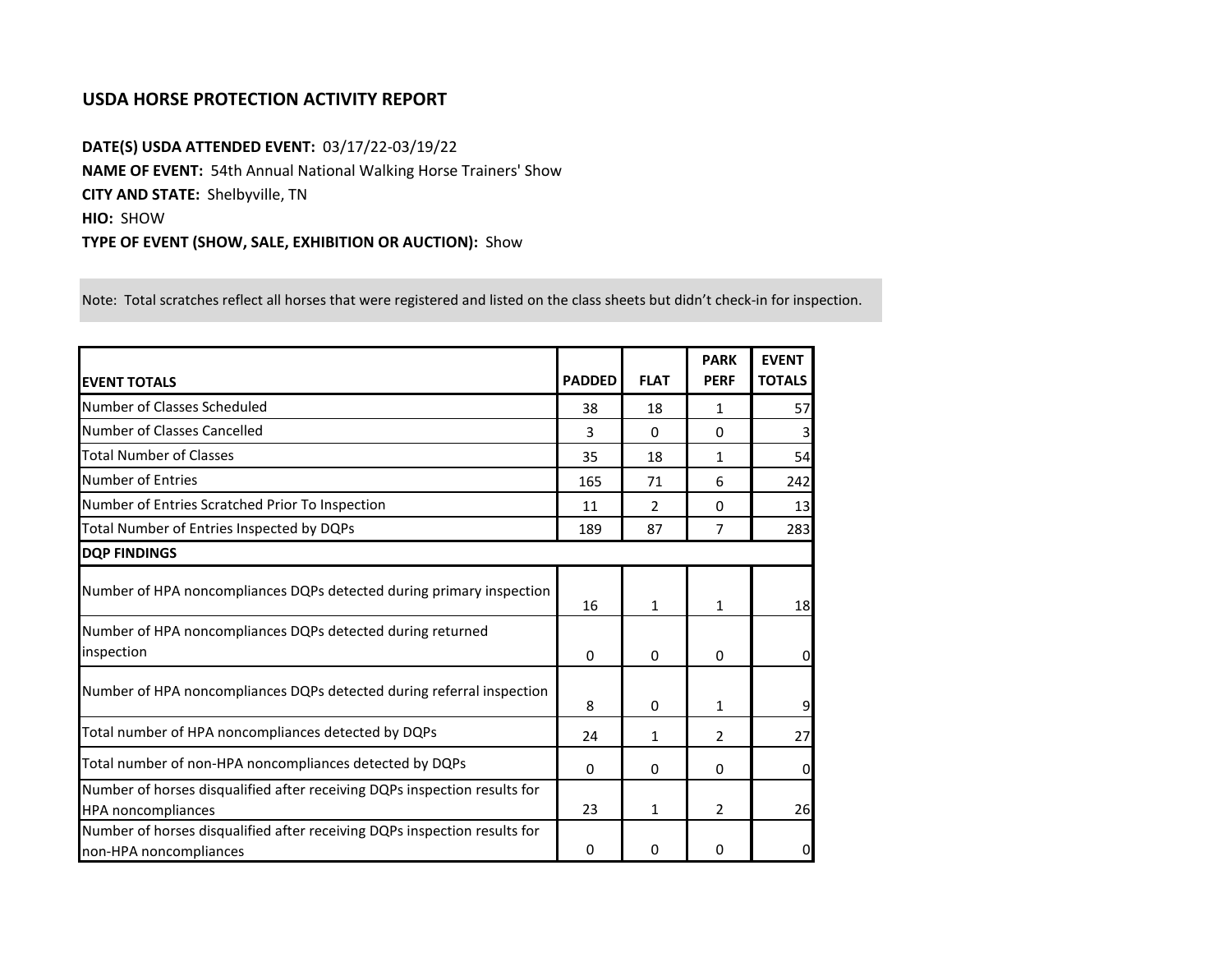| <b>USDA FINDINGS</b>                                                   |    |              |               |           |
|------------------------------------------------------------------------|----|--------------|---------------|-----------|
| Number Pre-show Entries USDA VMOs Inspected                            | 38 | 6            | 1             | 45        |
| Number Post-show Entries USDA VMOs Inspected                           | 19 | 1            | 1             | 21        |
| Total Number of Entries USDA VMOs Inspected                            | 57 | 7            | 2             | <b>66</b> |
| Number of HPA noncompliances detected by USDA VMOs and returned to     |    |              |               |           |
| <b>DQPs</b>                                                            | 0  | $\Omega$     | $\Omega$      | 0         |
| Number of HPA noncompliances detected by USDA VMOs and referred to     |    |              |               |           |
| <b>DQPs</b>                                                            | 8  | 1            | 0             |           |
| Total number of HPA noncompliances detected by USDA VMOs               | 21 | 1            | 0             | 22        |
| Number of HPA noncompliances referred by USDA VMOs to Event            |    |              |               |           |
| Management for disqualification                                        | 13 | 0            | $\Omega$      | 13        |
| Number of horses disqualified by Event Management after receiving USDA |    |              |               |           |
| VMOs inspection results                                                | 12 | $\mathbf{0}$ | $\Omega$      | 12        |
| <b>MANAGEMENT ACTION</b>                                               |    |              |               |           |
| Total Number of Horses Disqualified by Event Management for HPA        |    |              |               |           |
| noncompliances                                                         | 35 | $\mathbf{1}$ | $\mathcal{P}$ | 38        |
| Total Number of Horses Disqualified by Event Management for non-HPA    |    |              |               |           |
| noncompliances                                                         | 0  | 0            | $\Omega$      |           |
| Total Number of Horses Disqualified by Event Management                | 35 | 1            | 2             | 38        |

|                                             |               |             | <b>PARK</b> | <b>EVENT</b>  |
|---------------------------------------------|---------------|-------------|-------------|---------------|
| HPA NONCOMPLIANCE BREAK DOWN (DQP PRE-SHOW) | <b>PADDED</b> | <b>FLAT</b> | <b>PERF</b> | <b>TOTALS</b> |
| Bilateral                                   | 2             | 0           |             |               |
| Unilateral                                  | 10            |             | 0           | 11            |
| Scar Rule                                   | 1             | 0           | ი           |               |
| <b>Prohibited Substance</b>                 | 0             | 0           | 0           | 0             |
| <b>Action Devices</b>                       | 0             | 0           | 0           | 0             |
| Heel/Toe                                    | 0             | 0           | ŋ           | 0             |
| <b>50% Rule</b>                             | 0             | O           |             | 0             |
| <b>High Band</b>                            | 0             | O           |             | 0             |
| Other HPA noncompliance - Please Specify:   | 0             | 0           |             | $\mathbf 0$   |
| NON HPA noncompliance - Please Specify:     | 0             | $\Omega$    | 0           | $\mathbf 0$   |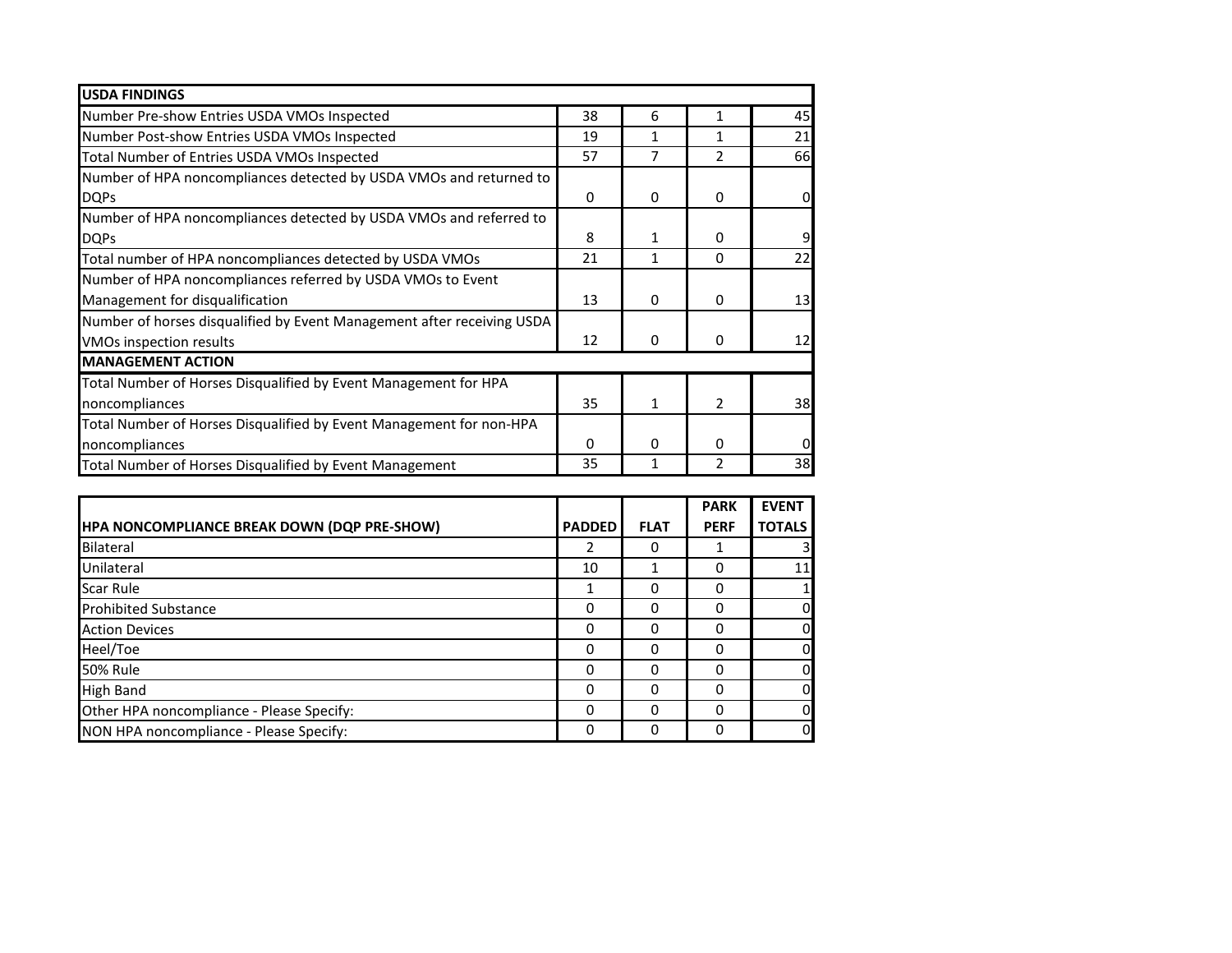|                                                        |               |             | <b>PARK</b> | <b>EVENT</b>   |
|--------------------------------------------------------|---------------|-------------|-------------|----------------|
| HPA NONCOMPLIANCE BREAK DOWN (DQP POST-SHOW)           | <b>PADDED</b> | <b>FLAT</b> | <b>PERF</b> | <b>TOTALS</b>  |
| Bilateral                                              |               | 0           |             |                |
| Unilateral                                             |               | 0           |             | $\overline{2}$ |
| Scar Rule                                              | 2             | 0           | 0           | 2              |
| <b>Prohibited Substance</b>                            | 0             | O           |             | $\mathbf 0$    |
| <b>Action Devices</b>                                  |               | 0           | O           |                |
| Heel/Toe                                               | 0             | 0           | 0           | $\mathbf 0$    |
| <b>50% Rule</b>                                        | 0             | 0           | 0           | $\overline{0}$ |
| <b>High Band</b>                                       | 0             | O           |             | $\overline{0}$ |
| Other HPA noncompliance - Please Specify: inflammation | 6             | 0           | 0           | 6              |
| NON HPA noncompliance - Please Specify:                | 0             | O           | ŋ           | <sub>0</sub>   |

|                                                        |               |             | <b>PARK</b> | <b>EVENT</b>  |
|--------------------------------------------------------|---------------|-------------|-------------|---------------|
| <b>HPA NONCOMPLIANCE BREAK DOWN (VMO PRE-SHOW)</b>     | <b>PADDED</b> | <b>FLAT</b> | <b>PERF</b> | <b>TOTALS</b> |
| Bilateral                                              | 2             | 0           |             |               |
| Unilateral                                             | 6             | 0           |             | 61            |
| <b>Scar Rule</b>                                       | 3             | 0           |             |               |
| <b>Prohibited Substance</b>                            | 0             | 0           |             | n             |
| <b>Action Devices</b>                                  | 0             | 0           |             | n             |
| Heel/Toe                                               | 0             | ŋ           |             |               |
| <b>50% Rule</b>                                        | 0             | 0           |             | o             |
| <b>High Band</b>                                       | $\Omega$      | 0           |             | n             |
| Other HPA noncompliance - Please Specify: inflammation |               | 0           |             |               |

|                                                        |               |             | <b>PARK</b> | <b>EVENT</b>            |
|--------------------------------------------------------|---------------|-------------|-------------|-------------------------|
| <b>HPA NONCOMPLIANCE BREAK DOWN (VMO POST-SHOW)</b>    | <b>PADDED</b> | <b>FLAT</b> | <b>PERF</b> | <b>TOTALS</b>           |
| Bilateral                                              |               | Ω           |             |                         |
| Unilateral                                             |               | Ω           |             |                         |
| Scar Rule                                              | 3             | O           |             | $\overline{\mathbf{3}}$ |
| <b>Prohibited Substance</b>                            | 0             | 0           |             | <sub>0</sub>            |
| <b>Action Devices</b>                                  |               | 0           |             |                         |
| Heel/Toe                                               | ი             | O           |             | 0                       |
| <b>50% Rule</b>                                        | ი             | 0           |             | <sub>0</sub>            |
| <b>High Band</b>                                       | ი             | 0           |             | 0                       |
| Other HPA noncompliance - Please Specify: inflammation | 3             | 0           |             | $\overline{\mathsf{3}}$ |